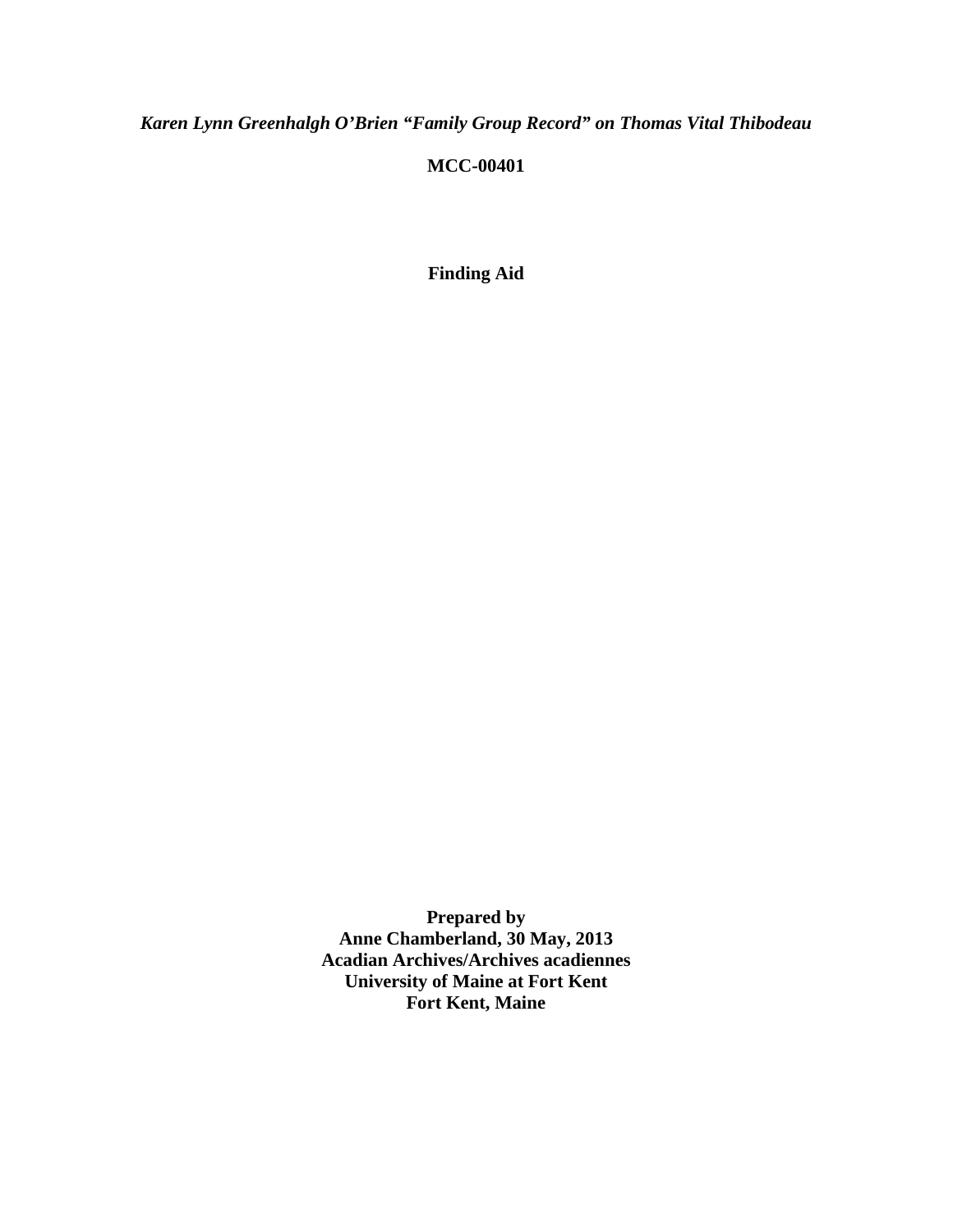*Title:* Karen Lynn Greenhalgh O'Brien "Family Group Record" on Thomas Vital Thibodeau

*Creator/Collector:* Karen Lynn Greenhalgh O'Brien

*Collection number:* MCC-00401 Shelf list number: UM-401

*Dates:* 1862-2004

*Extent:* 1 folder (.05 cubic feet)

*Provenance:* Material was acquired from Karen Lynn Greenhalgh O'Brien on May 29, 2013, by mail.

*Language:* English

*Conservation notes:* Black and white photo was inserted in clear mylar sleeve for protection.

*Access restrictions:* No restrictions on access.

*Physical restrictions:* None.

*Technical restrictions:* None.

*Copyright:* Copyright has been assigned to the Acadian Archives/Archives acadiennes. All requests for permission to publish or quote from manuscripts must be submitted in writing to the Acadian Archives/Archives acadiennes

*Citation:* Karen Lynn Greenhalgh O'Brien "Family Group Record" on Thomas Vital Thibodeau**,**  MCC-00401, Acadian Archives/Archives acadiennes, University of Maine at Fort Kent

*Separated materials:* Not applicable.

*Related materials: Thibodeau* Geneal.|aCS71|b.T45 1984

*Location of originals:* Not applicable.

*Location of copies:* Not applicable.

*Published in:* Not applicable.

*Biographical information:* Karen Lynn Greenhalgh was born in 1938 the daughter of Kenneth Ralph Greenhalgh and Lucy Thibodeau. She is the granddaughter of Thomas Vital Thibodeau who was born in St. Leonard, New Brunswick, in 1862.

*Scope and content:* This collection consists of a 3 page document of a "Family Group Record" on Vital Francis Thibodeau and Vitaline Methaide Duplessis compiled by Karen Lynn